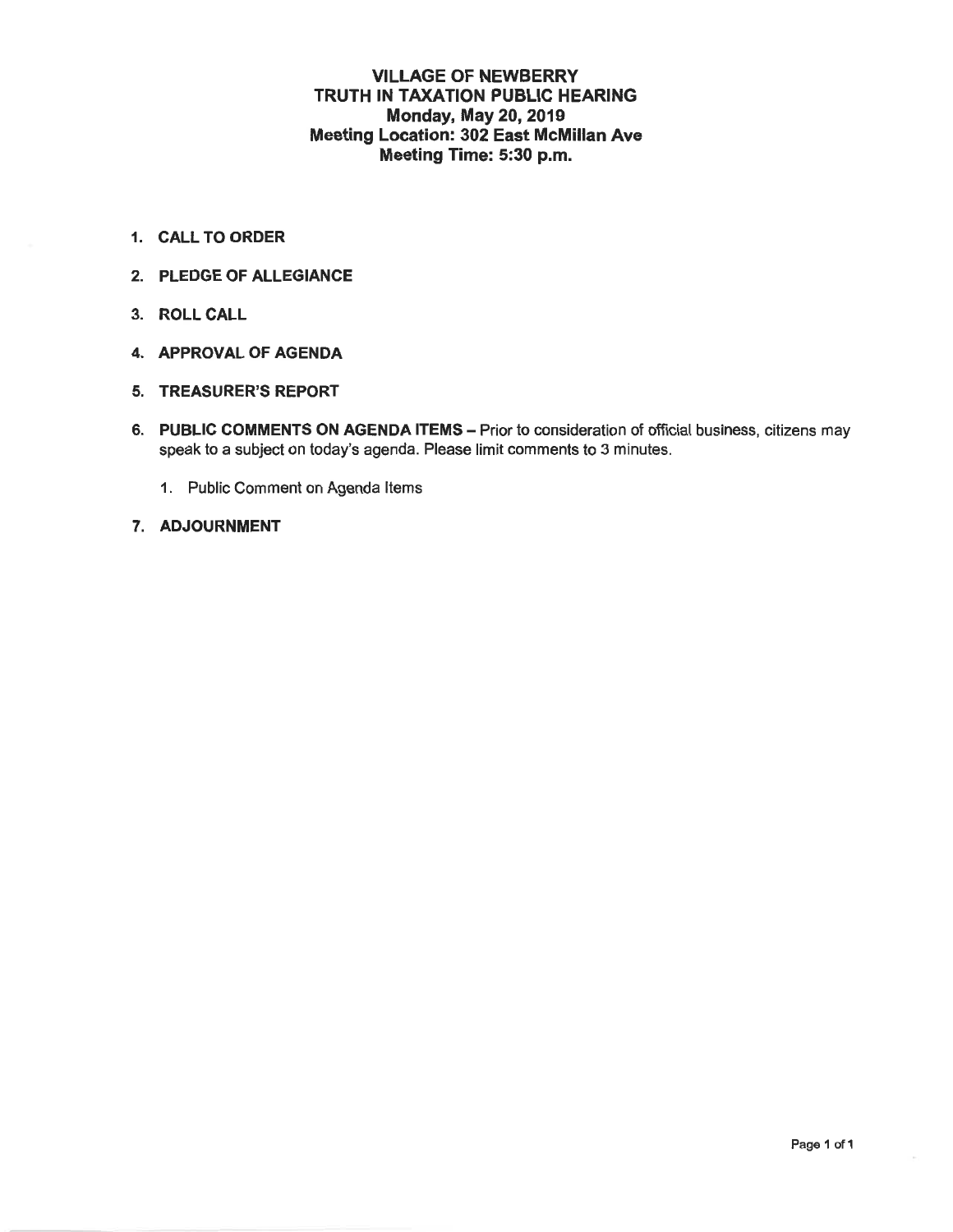#### **VILLAGE OF NEWBERRY**

## 2019 TRUTH IN TAXATION HEARING

| 2018                          |               | 11.2262 General Operations            |     |            |
|-------------------------------|---------------|---------------------------------------|-----|------------|
| 2018                          |               | 4.4903 Streets & Alleys               |     |            |
| 2018                          |               | 1.3928 Trash (Deposal/Collection)     |     |            |
| 2018                          |               | 2.0000 Fire Protection reelected 2016 |     | 8/2/2016   |
| <b>2018 Millage:</b>          | 19.1093       |                                       |     |            |
| <b>Assessed Taxable Value</b> | 17,475,481.00 | 2018                                  | Tax | 333,944.21 |

| 2019 HEADLEE REDUCTION FORMULA:   |                |                          |                    | 2019           |
|-----------------------------------|----------------|--------------------------|--------------------|----------------|
|                                   | 2018           | 2019                     | 2019               | Proposed       |
|                                   | <b>Millage</b> | <b>HEADLEE REDUCTION</b> | <b>Calculation</b> | <b>Millage</b> |
| <b>General Operations</b>         | 11.2262        | 1.0000                   | 11.226200          | 11.2262        |
| <b>Streets &amp; Alleys</b>       | 4.4903         | 1.0000                   | 4.490300           | 4.4903         |
| <b>Trash (Deposal/Collection)</b> | 1.3928         | 1.0000                   | 1.392800           | 1.3928         |
| Fire Protection reelected 2016    | 2.0000         |                          | 2.000000           | 2.0000         |
| 2018 Millage:                     | 19.1093        |                          | 2019 Millage:      | 19.1093        |
|                                   |                |                          |                    |                |

2019 County Equalization: Headlee Reduction Factor: 1.0210 (which defaults to 1.0000 per 2019 County L-4034)

| <b>Assessed Taxable Value:</b> | 17,659,940.00 | 2019 |
|--------------------------------|---------------|------|
| (Per 2019 County L-4028)       |               |      |

| <b>HEADLEE Proposed Collections:</b> | 2019 Tax | 337,469.09 |
|--------------------------------------|----------|------------|
|                                      | 2018 Tax | 333,944.21 |

#### 3,524.88 2018 LOSS GAIN (+/- 2018 COLLECTIONS)

#### **2018 TRUTH IN TAXATION CALCULATIONS:**

May

## **BASIC TAX RATE REDUCTION FORMULA:**

| 2018 Taxable Value<br>Less 2019 L-4034 Losses    | 17,475,481.00<br>234,876.00<br>17,240,605.00 |
|--------------------------------------------------|----------------------------------------------|
| 2019 Taxable Value<br>Less 2019 L-4034 Additions | 17,659,940.00<br>155,600.00<br>17,504,340.00 |

2019 Base Tax Rate Faction (BTRF):

|                                 | 0.984933165                               |
|---------------------------------|-------------------------------------------|
| reduce to 4 digits conventional | 0.9849 2019 Base Tax Rate Faction (BTRF): |
| munding                         |                                           |

#### **BASE TAX RATE FORMULA:**

| 2018 Millage          | 19.1093 |
|-----------------------|---------|
| 2019 Basic Tax Factor | 0.9849  |

May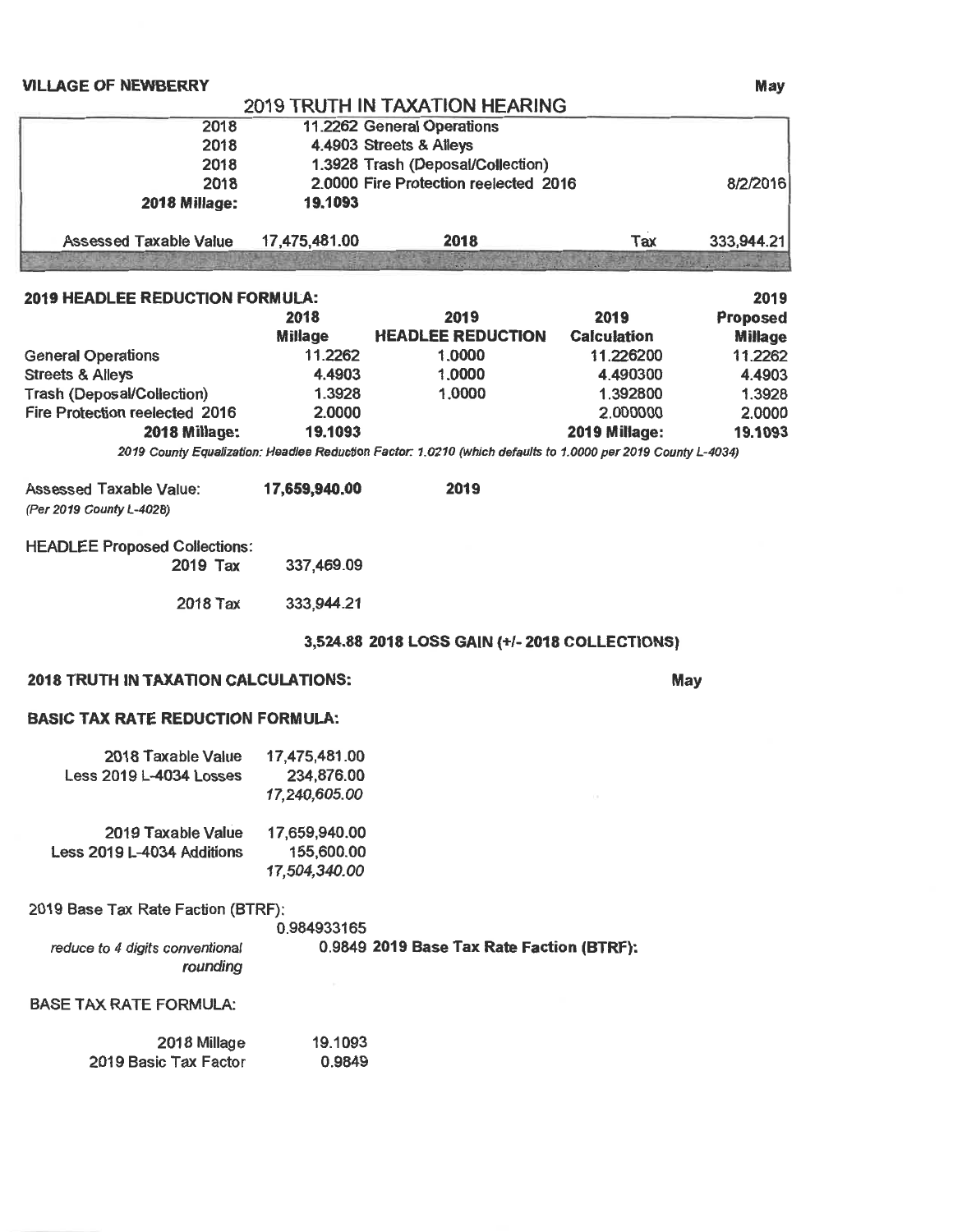| <b>BTR</b>                        | <b>18.820750 BASE TAX RATE</b> |
|-----------------------------------|--------------------------------|
| reduce to 4 digits conventional   | 18.8207                        |
| <b>BTFR Proposed Collections:</b> |                                |
| 2019 Tax                          | 334,230.26                     |
|                                   |                                |
| 2018 Tax                          | 333,944.21                     |

### **286.05 2019 LOSS GAIN (+/-2018 COLLECTIONS)**

**page 2** 

#### **FORMULAS FOR TRUTH IN TAXATION HEARING PUBLIC NOTICE:**

**Get County L-4028 and L-4034 Reports from Equalization Dept Run ad in Newberry News** @ **least 6 days before MA Y's Council Meeting Around April 20th or so start checking Ml Treasury website for State Tax Comm forms with instructions. Confirmed SEVand Taxable totals with McMillan Twp Assessor.** 

| <b>BLANK#1</b>                             |         |                                                          |                       |
|--------------------------------------------|---------|----------------------------------------------------------|-----------------------|
| Proposed 2018 Headlee Millage              | 19.1093 |                                                          |                       |
| Less (BTR)                                 | 18.8207 |                                                          |                       |
| <b>PROPOSED INCREASE:</b>                  |         | 0.2886 BLANK #1 spot on Form L-4297 proposed increase    |                       |
| <b>BLANK#2</b>                             |         |                                                          |                       |
| Proposed Increase x 100                    | 28,8600 |                                                          |                       |
| <b>BTR</b>                                 | 18.8207 |                                                          |                       |
| % Increase in Op Revenue                   |         | 1.5334 BLANK #2 on Form L-4297 ad valorem property taxes |                       |
| <b>BLANK#3</b>                             |         |                                                          |                       |
| (BTR x 2018TV)-(2019 Millage x 2019TV)x100 |         | $-1,571.78$                                              | $-157,177.63$         |
| 2018 Millage x 2018 TV                     |         | 333,944.21                                               | 333,944.21            |
| $-1,571.78$                                |         | $-0.470670331$                                           |                       |
| 333,944.21                                 |         | $-0.4707$ X .001                                         | $-0.000471$           |
|                                            |         | % Increase/Decrease (if not proposal is Not approved)    | -0.470670331 BLANK #3 |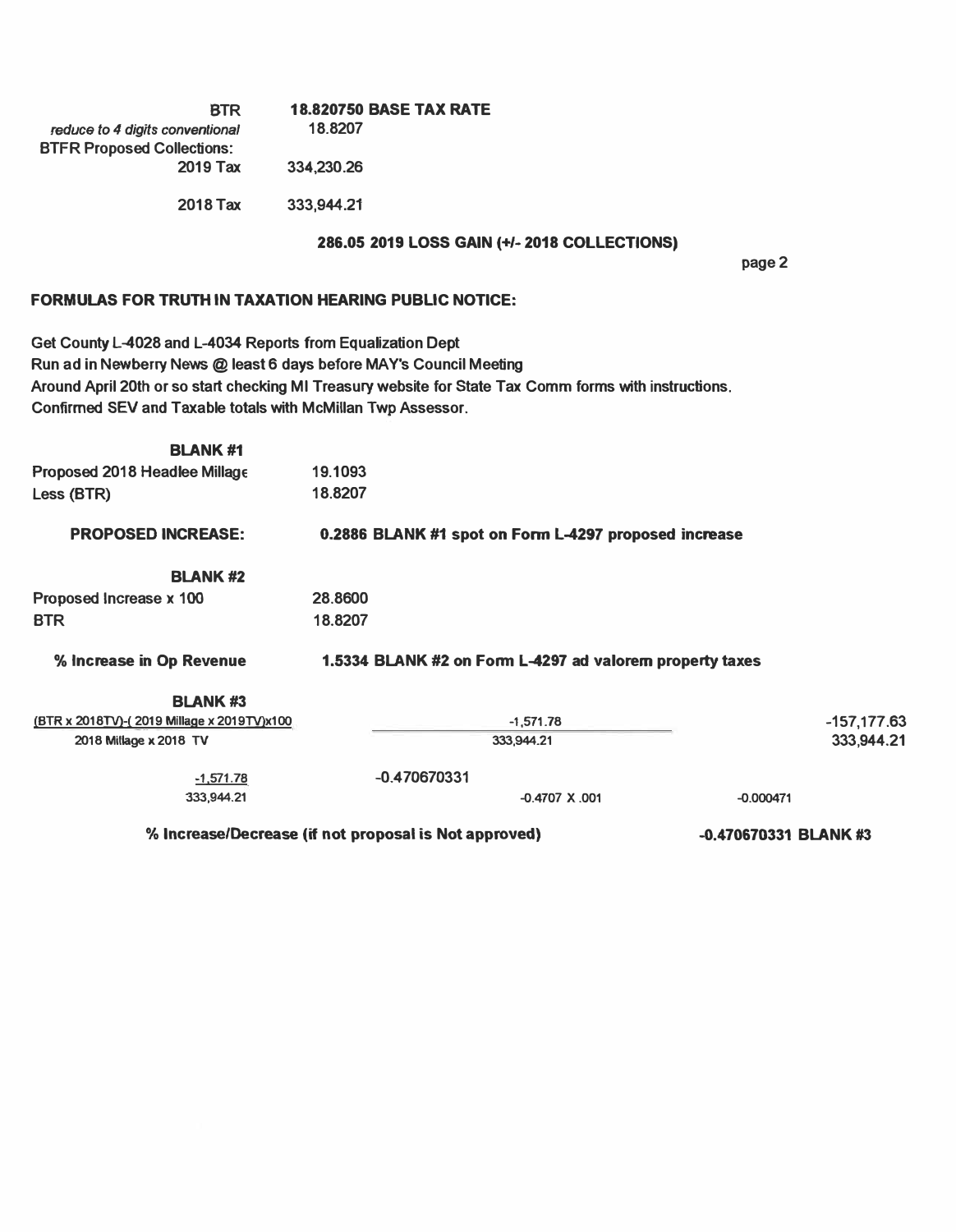# **2019 TAX Resolution**

| The Village Council authorizes the Village Treasurer to spread the 2019 Tax Roll based<br>on the Assessed Taxable Value of \$17,659,940.00 as designated by the McMillan<br>Township assessor. Such tax to be levied with 11.2262 mills for general operation purposes a<br>4.4903 mills for streets and alleys and 1.3928 mills for trash (disposal/collection) and<br>2.0000 mills for residential fire protection for a total millage of 19.1093. | Motion<br>$\overline{a}$ |
|------------------------------------------------------------------------------------------------------------------------------------------------------------------------------------------------------------------------------------------------------------------------------------------------------------------------------------------------------------------------------------------------------------------------------------------------------|--------------------------|
| Must be two separate Motions                                                                                                                                                                                                                                                                                                                                                                                                                         |                          |
| The Village Council authorizes the addition of a 1% administrative fee, \$1 Minimum<br>plus a 3% penalty (minimum \$2.00) if paid after September 15, 2019. In addition, a 1%<br>per month interest charge will be added starting September 15, 2019 and will continue<br>until tax is paid.                                                                                                                                                         | Motion                   |
| The Village Council authorizes collection of taxes for 2019 beginning July 1, 2019 and<br>continuing through February 28, 2020.                                                                                                                                                                                                                                                                                                                      | 2 <sub>nd</sub>          |

Headlee Reduction Factor 1.0000

| <b>HEADLEE Reduction</b>           | 2019<br><b>Calculation</b> | 2018 Headlee Reduced<br><b>Millage</b> | <b>Anticipated</b><br><b>Collections</b> |
|------------------------------------|----------------------------|----------------------------------------|------------------------------------------|
| <b>General Operations</b>          | 11.2262                    | 11.2262                                | 198,254.02                               |
| <b>Streets &amp; Alleys</b>        | 4.4903                     | 4.4903                                 | 79,298.43                                |
| <b>Trash (Disposal/Collection)</b> | 1.3928                     | 1.3928                                 | 24,596.76                                |
| <b>Fire Protection</b>             | 2.0000                     | 2.0000                                 | 35,319.88                                |
| 2019 Millage                       | 19.1093                    | 19.1093                                | 337,469.09                               |

2019 TV 17,659,940.00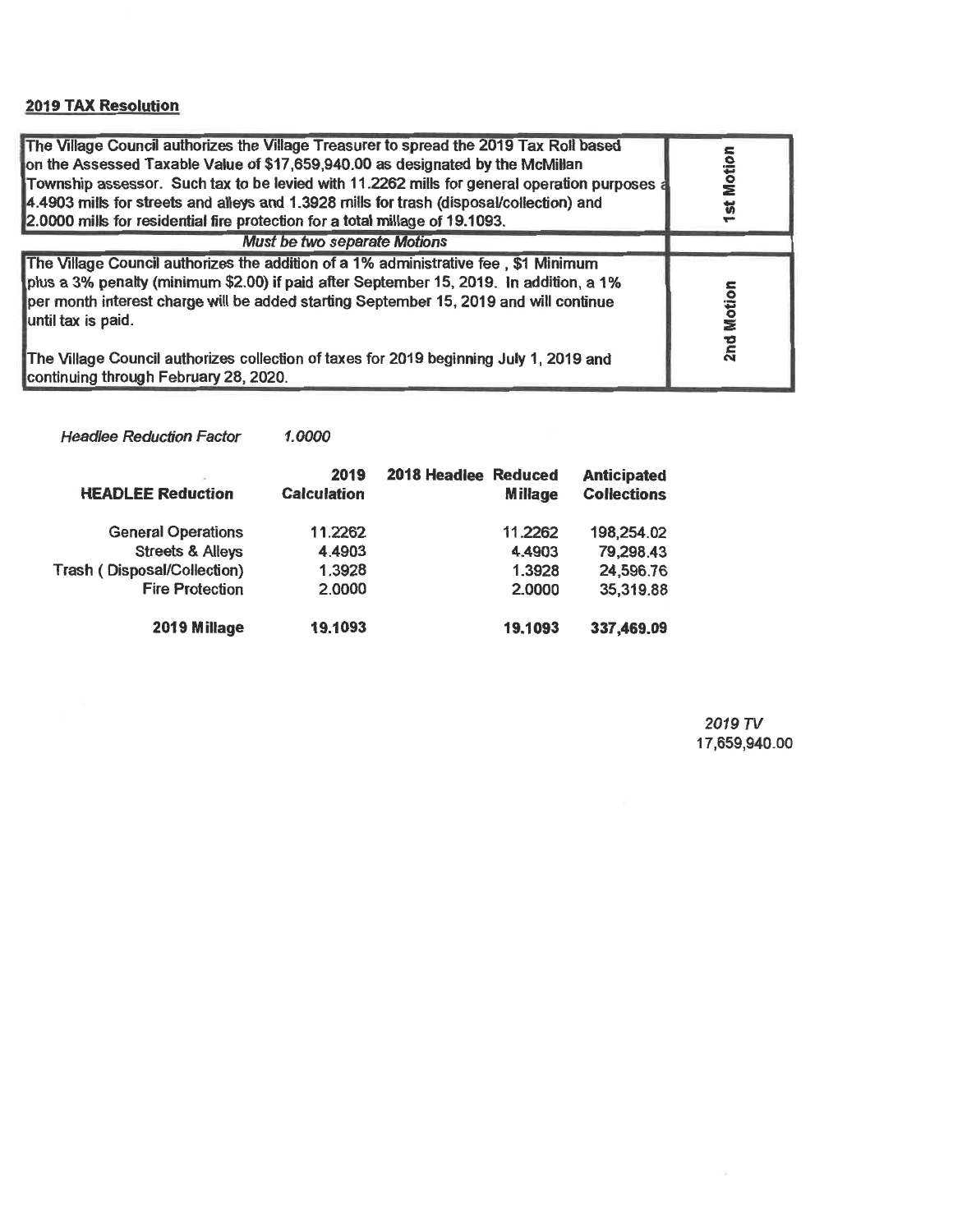## **2019 TAX RESOLUTION**

| <b>1st Motion</b> | The Village Council authorizes the Village Treasurer to spread the 2019 Tax Roll based<br>on the Assessed Taxable Value of \$17,659,940.00 as designated by the McMillan<br>Township assessor. Such tax to be levied with 11.1184 mills for general operations and<br>4.4472 mills for streets and alleys and 1.3794 mills for trash (disposal/collection) and<br>1.9808 mills for residential fire protection for a total millage of 18.9259. |  |  |
|-------------------|------------------------------------------------------------------------------------------------------------------------------------------------------------------------------------------------------------------------------------------------------------------------------------------------------------------------------------------------------------------------------------------------------------------------------------------------|--|--|
|                   | Must be two separate Motions                                                                                                                                                                                                                                                                                                                                                                                                                   |  |  |
| 2nd Motion        | The Village Council authorizes the addition of a 1% administrative fee, \$1 Minimum<br>plus a 3% penalty (minimum \$2.00) if paid after September 15, 2019. In addition, a 1%<br>per month interest charge will be added starting September 15, 2019 and will continue<br>until tax is paid.<br>The Village Council authorizes collection of taxes for 2019, beginning July 1, 2019 and<br>continuing through February 28, 2020.               |  |  |

# BTR Factor 0.9849

A

| 2019 HEADLEE<br><b>Basic Tax Rate</b> |         | <b>BTR</b><br><b>Reduced Millage Calculation</b> | <b>BTR</b><br><b>Millage</b> | <b>Anticipated</b><br><b>Collections</b> |
|---------------------------------------|---------|--------------------------------------------------|------------------------------|------------------------------------------|
| <b>General Operations</b>             | 11.2262 | 11.0567                                          | 11.0567                      | 195,260.38                               |
| <b>Streets &amp; Alleys</b>           | 4.4903  | 4.4225                                           | 4.4225                       | 78,101.02                                |
| <b>Trash (Disposal/Collection)</b>    | 1.3928  | 1.3718                                           | 1.3718                       | 24,225.35                                |
| <b>Fire Protection</b>                | 2.0000  | 1.9698                                           | 1.9698                       | 34,786.55                                |
|                                       | 19.1093 | 18.8207                                          | 18.8207                      | 332,373.32                               |

 $\sim$